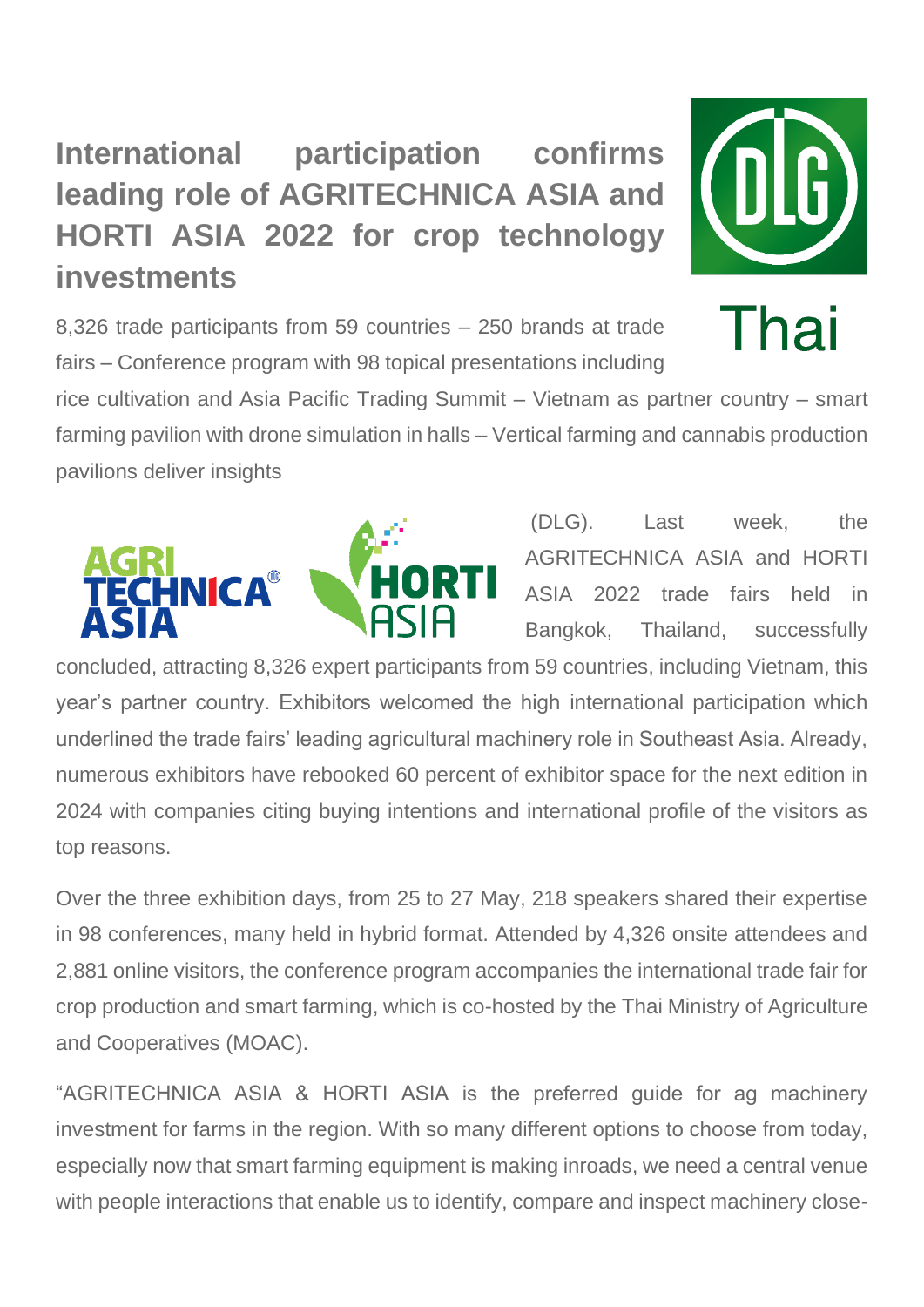up. This allows farmers to make wise decisions and we found a lot of solutions to develop Vietnam agriculture even further," said Mr. Pham Quoc Bao, Sancopack.

Eager to meet the equipment needs of farmers in this region, exhibitors had handpicked for display their selection of compatible products and services, which they believe will contribute to raising the level of agricultural production in the Southeast Asian region. Attendees to the region's largest trade exhibitions for smart agriculture and horticulture production were made up of trade visitors and farmers as well as 350 large-scale buyers from Asia-Pacific countries taking part in an exclusive invitation program.

"Access to both the right equipment and the right quality is fundamental to modern farming. AGRITECHNICA ASIA this year has given CLAAS the opportunity to get into contact with astute buyers from large-scale farms all over the region. Engaging with these farmers in dialogues have also been a mutual enrichment that could even result in new solutions," commented Mr. Anil Menon, Managing Director of CLAAS Regional Center South East Asia.

More than 250 brands from 26 countries presented solutions for Southeast Asian markets with companies from Thailand, India, Germany, Italy, China and Vietnam among others.

## **Technical program explores topics in-depth**

Alongside the exhibitor displays including tractors, harvesters and drones, the conference program with its nearly 100 sessions invited visitors to explore other topics in-depth like cannabis and sustainable rice production as well as vertical and smart farming, the latter hosted by MOAC in a dedicated pavilion as the integration of smart faming is a priority for Thailand over the next decade. Young farmers shared their agricultural practices in smart farming and their vision for the next generation of farmers in Thailand.

The three Thematic Pavilions -Thailand Smart Farming Pavilion, Vertical Farming Pavilion, Cannabis Pavilion – delivered product displays accompanied by the live expert perspective on their title theme. Pavilion visitors appreciated the face-to-face exchanges as well as drone simulations, performing precision tasks.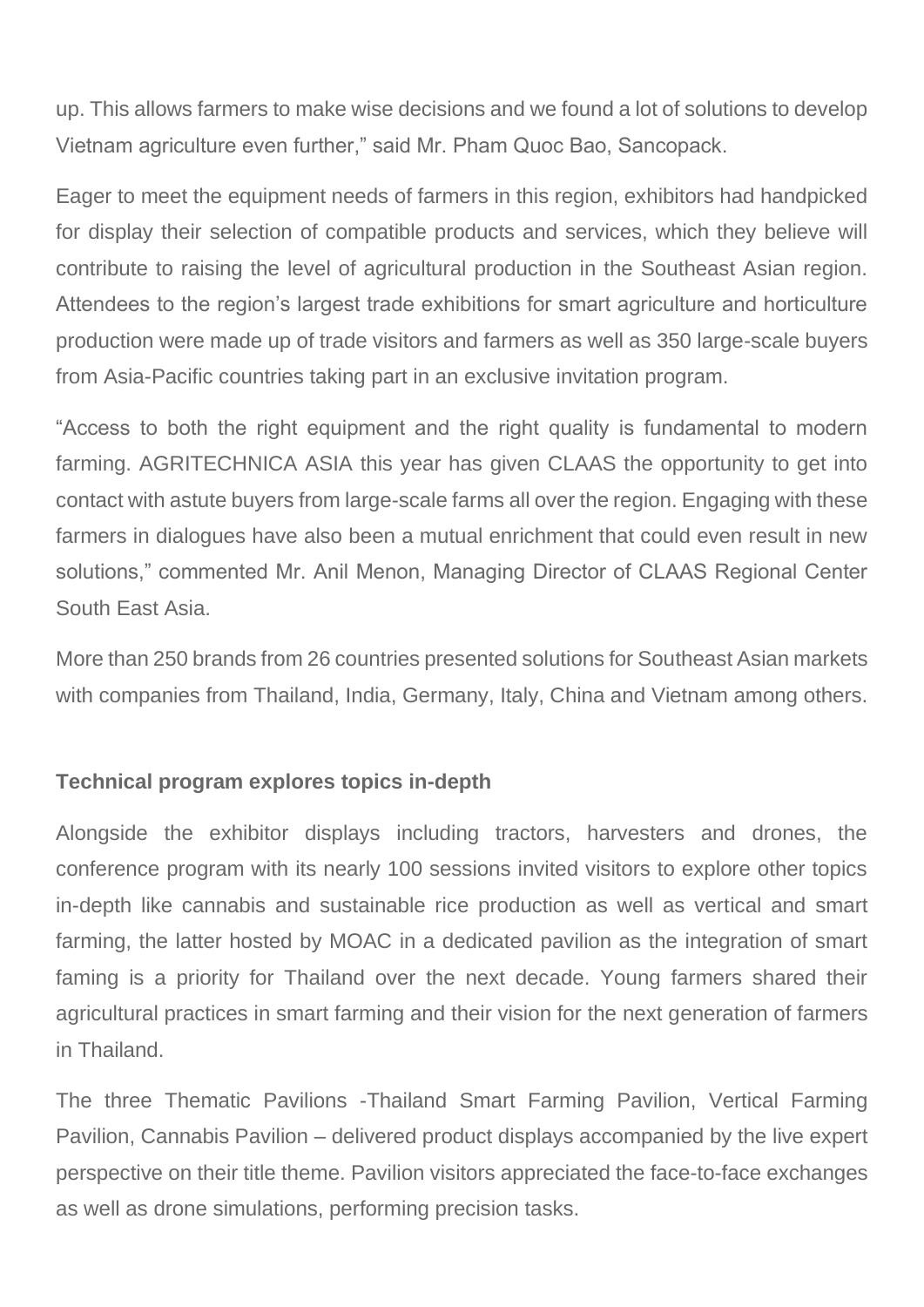Conference highlights included topical titles like "Thailand Cane and Sugar Industries after Covid-19"; "Mechanization, Postharvest and Smart Farming for Sustainable Rice Production"; and "Development of Smart Industrial Agriculture Technology in Thailand". Some of the discussion events, like the Thai-Dutch AgTech startup session, held live online are available on-demand.

Organized by the German Federal Ministry for Food and Agriculture (BMEL) and DLG (German Agricultural Society) the conference program's Asia Pacific Trading Summit facilitated networking and knowledge on markets, technology, after-sales service for agricultural machinery manufacturers and dealers.

Invited by Thailand's Department of Agricultural Extension, smart farmer groups took part in an exclusive program, accommodating their need for knowledge in smart farming solutions, including efficient water management or post-harvest solutions.

## **Innovative solutions for food supply chains and climate change**

With food supply chains broken and a climate crisis looming, Christine Zimmerman-Loessl, Chairwoman, Association for Vertical Farming, Germany, sees a clear trend in vertical farming. "I can see all over the world a global trend into vertical farming. We need to innovate traditional agriculture. Especially in Thailand, I can see the acceleration in this development," she said.

"Climate change affects agricultural production. Against this background, in the upcoming future, we will be doing more research with country partners, including Thailand, on how to make rice production more sustainable and more cost effective. We are excited to join other international events this year such as AGRITECHNICA ASIA Live in Vietnam," said Martin Gummert, Senior Scientist, International Rice Research Institute (IRRI).

For the first time, the organizers, DLG, and VNU Asia Pacific, introduced Vietnam as a partner country with the Ministry of Agriculture and Rural Development of Vietnam (MARD) offering valuable contributions on attractive market opportunities in Vietnam. AGRITECHNICA ASIA and HORTI ASIA 2022 concluded with an invitation from MARD